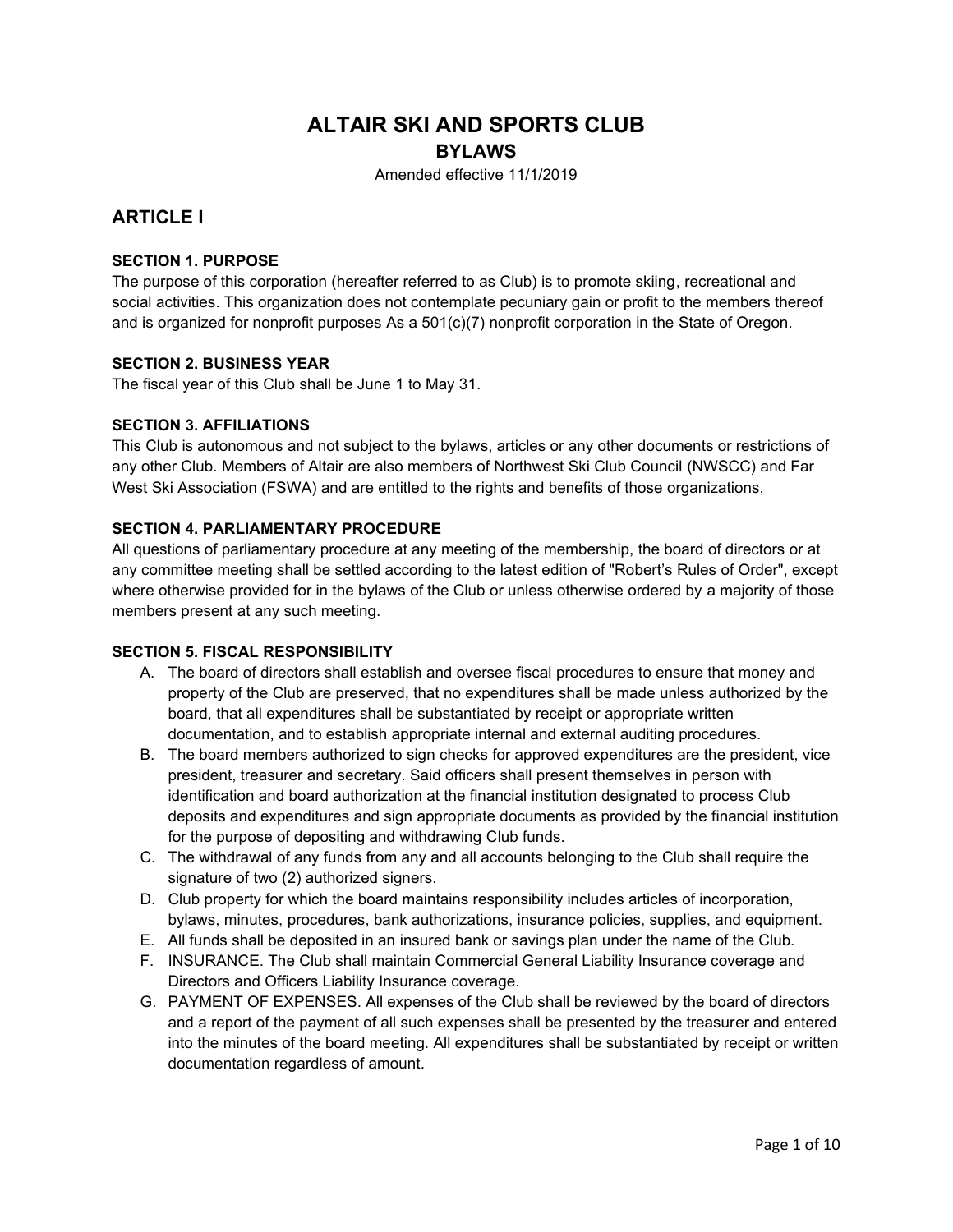# **ARTICLE II MEMBERSHIP**

## **SECTION 1. QUALIFICATIONS**

Any person of good reputation and character who has reached their twenty-first birthday and who falls into one of the classifications listed in Section 2 below may apply for membership.

## **SECTION 2. CLASSIFICATION**

- A. ACTIVE MEMBER. A member shall be termed active when they have paid their dues in full. Active members have the right to vote. It is expected that all members actively participate in at least one Club function each year.
- B. DROPPED MEMBER. A member will be termed dropped from active membership when their dues are past due or when they have been expelled from the Club.
- C. GUEST / NONMEMBER. A person shall be termed "guest" or "nonmember" if they have not applied for membership, or have allowed their membership to lapse, and are attending an activity of the Club. A guest or nonmember will be expected to follow the same rules and responsibilities as a member. A guest or nonmember may attend up to three (3) General meetings prior to joining the Club; however, they will be expected to pay their dues in full and join the Club if they wish to continue attending general meetings.

### **SECTION 3. APPLICATIONS**

Any eligible person may apply for membership at any regular meeting or by mail, by submitting a written membership application. Applicant's full dues must be paid at the time the application is submitted.

### **SECTION 4. DUES**

- A. DUES. Membership dues shall be established by the board of directors.
- B. PAYMENTS. Dues are payable by November  $1<sup>st</sup>$  for the upcoming year and will be considered past due after November 1st (the beginning of the new membership year) and membership will be considered as lapsed.
- C. EARLY PAYMENT DISCOUNT: Members who renew prior to November 1st may receive a discounted rate as established by the board of directors.
- D. A member who relinquishes their membership will not receive a refund of their membership dues.

# **SECTION 5. RIGHTS AND OBLIGATIONS**

All members shall be:

- A. Entitled to attend all functions.
- B. Entitled to vote at all general and special meetings, but not board meetings.
- C. Required to act responsibly and adhere to the bylaws, policies and procedures of the Club.
- D. Members in good standing are entitled to one (1) vote for the purpose of electing Club officers. They shall be allocated one (1) vote per person for any matters presented before the general membership for consideration.
- E. Entitled to access the Altair Yahoo! Group site, membership roster, and other private communications venues as established by the board.

# **SECTION 6. CODE OF CONDUCT**

A. The Altair Ski and Sports Club is dedicated to providing an environment free from discrimination where everyone is treated with respect and dignity. The Club does not engage in or endorse discrimination, harassment, or bullying against any person for any reason due to age, ancestry, color, disability or handicap, national origin, race, religion, gender, sexual or affectional orientation, gender identity, genetic information, appearance, political affiliation, marital status,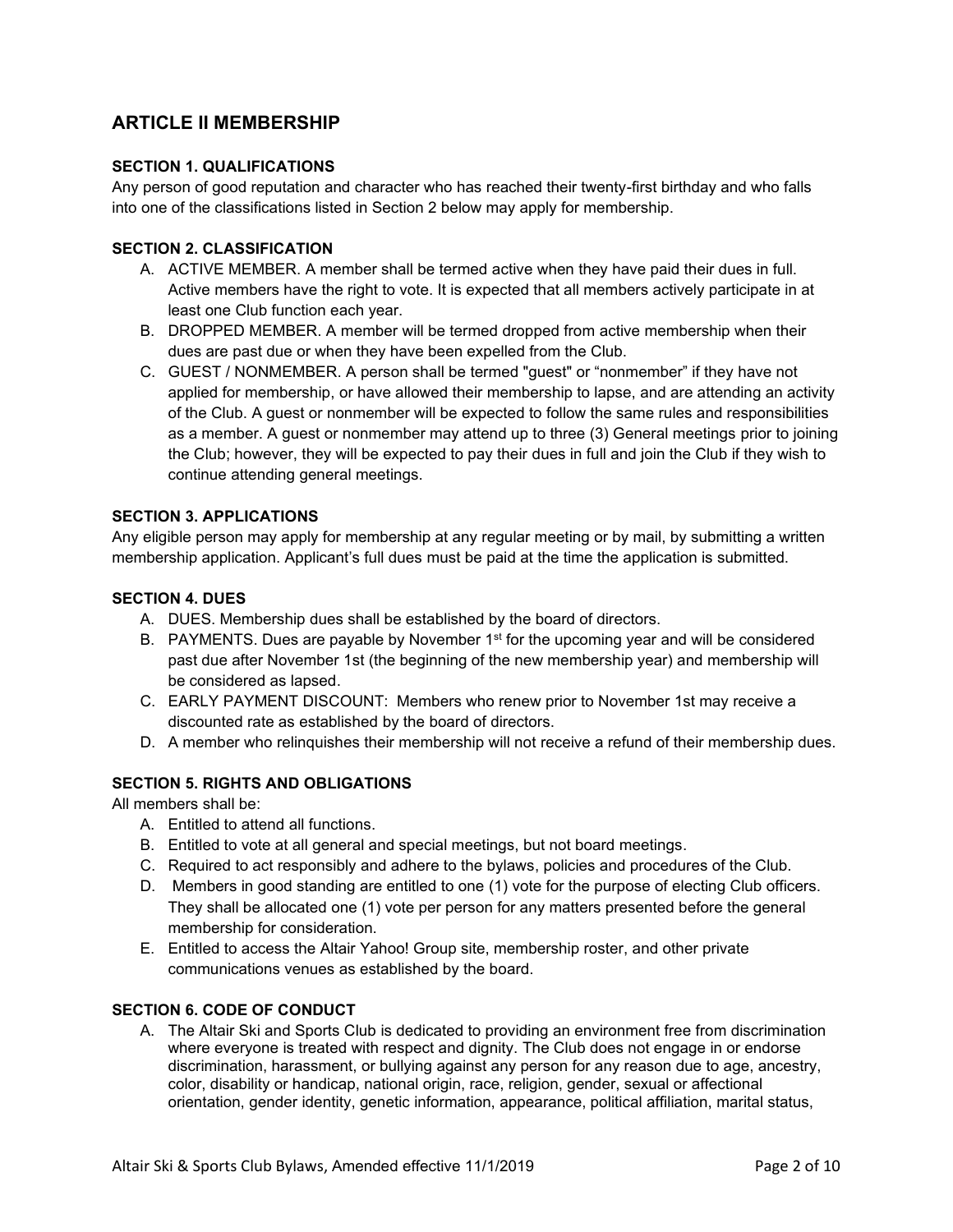veteran status, or any other characteristic prohibited by state or local law. In addition, we will not fund or participate in specific events, as a vendor, speaker or in other roles, in which individuals are barred from access to services due to such discrimination.

- B. Members shall treat each other with mutual respect.
- C. Members and guests shall be respectful of all persons speaking at Club meetings and events.
- D. The use of illegal drugs or the abuse of alcohol is prohibited during any Altair event.
- E. Persons disturbing the peace during any meeting and in any manner may be asked to leave and may be expelled from the Club under section 7.
- F. Any member conducting themselves in a manner that impedes the purpose and operation of the Club or to injure the Clubs good name or to hamper it in its work may, upon a complaint being filed, be reprimanded, suspended, or expelled from the Club by a majority of Board members voting at a regular or executive meeting of the Board.
- G. In the interest of the harmony of the Club discussion of controversial subjects should be avoided.

## **SECTION 7. CENSURE AND/OR EXPULSION**

- A. Any member, who for any act or conduct which by the decision of the board of directors is deemed injurious to the best interest of the Club, may be expelled from office and/or from the Club upon a majority affirmative vote of the board of directors.
- B. Event leaders, hosts, overseers of an event, or a Club member who is witness to such act or conduct should submit a short written note to the board of directors stating the name of the offender, the event and time that it occurred, and a brief description of the behavior or incident that occurred.
- C. The board of directors, at an executive session, will decide the severity of the act or conduct. A written notice describing the act or conduct will then be sent to the offender explaining the board's action and containing either a warning or expulsion from the Club.
- D. A member who has been accused of misconduct will have thirty (30) days after receiving a written notice to submit a letter explaining their version of the complaint, which will be reviewed at the next regular board meeting, in an executive session, for any further action. Notification of such action will be conveyed in writing to the offender.

### **SECTION 8. MEETINGS**

- A. GENERAL MEMBERSHIP MEETINGS. Regular meetings shall be held at least ten (10) times per year on the second Wednesday of each month or as determined by the board of directors. In the event of a conflict with holidays or other situation, the board may change the date of the meeting and will, except for emergency situations, provide at least thirty (30) days advance notice of the change to the membership meeting.
- B. BOARD OF DIRECTORS MEETINGS. Board of directors meetings will be held at least once each month on the third Wednesday or as determined by the board of directors. The newly elected officers shall attend the May board meeting to ensure a smooth transition.
- C. EXECUTIVE SESSIONS. An executive board session may be requested by any member of the Club with notice given to all board members. As soon as a member of the board becomes aware of a request for an executive session or meeting, they shall immediately notify all board members who will expedite the request and respond back to the member regarding their request.
- D. SPECIAL MEETINGS. Special meetings of the membership may be called by the president or majority of the board of directors.
- E. COMMITTEE MEETINGS. Committee meetings will be held as deemed necessary by their coordinators.
- F. QUORUMS.
	- 1. All active members in attendance at any regular or special membership meeting shall constitute a quorum.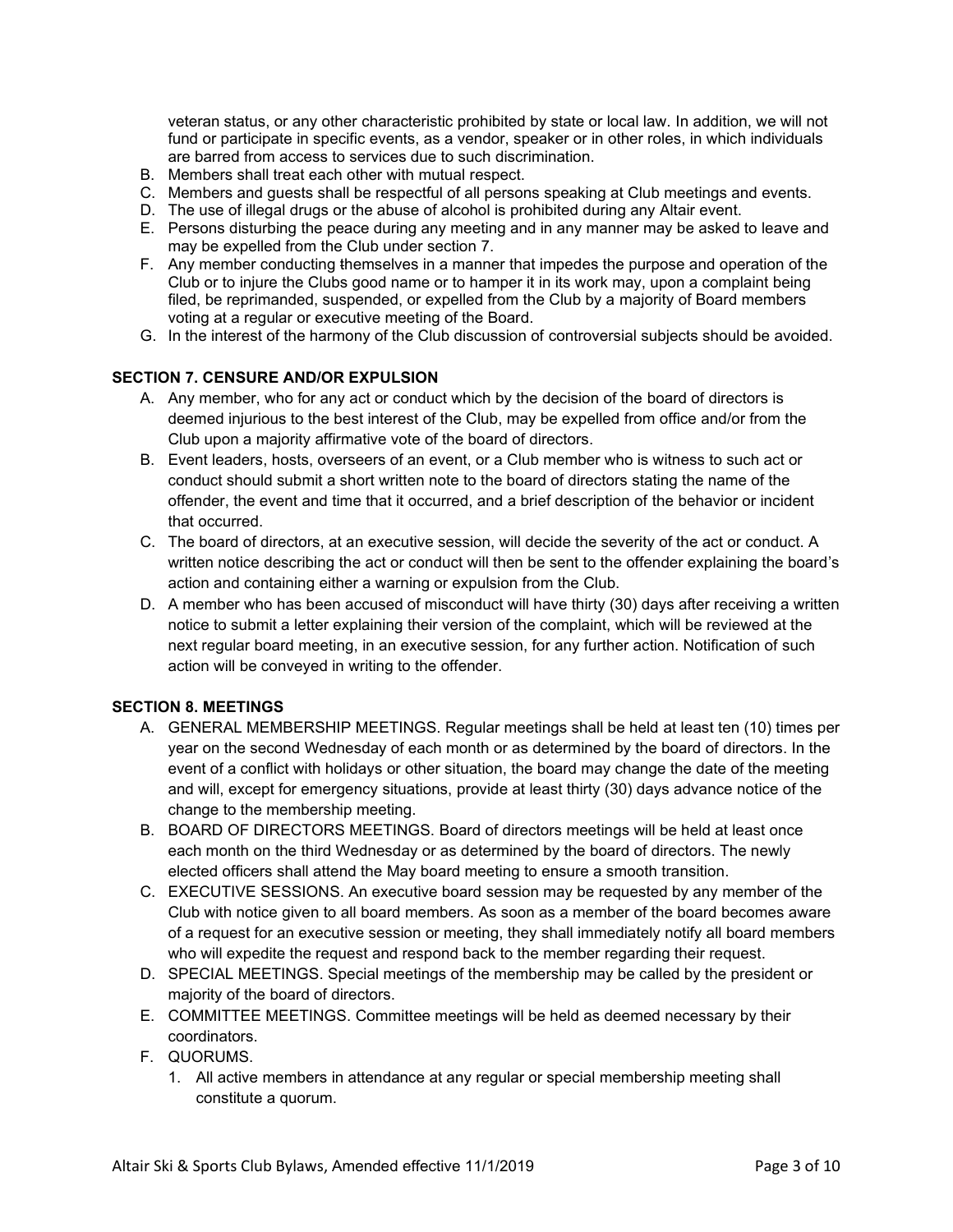- 2. Two-thirds (2/3) of the board of directors shall constitute a quorum for a board of directors meeting.
- 3. A quorum must be present to conduct any business of the Club.
- G. INSTALLATION OF OFFICERS. The installation of officers will occur at the June general meeting.
- H. ANNUAL MEETING. An annual meeting shall be held at the July general meeting. The immediate past president, or a designee, shall present a financial statement to the membership at that meeting.
- I. MEETING NOTICE. Notice shall be given of the date time and place of each general meeting, annual meeting, or special meeting, to members at least seven (7) days prior to the meeting.

# **SECTION 9. ALCOHOL POLICY**

- A. The Club will not distribute, sell, serve or furnish alcoholic beverages at any time.
- B. Individual club members are allowed to bring their own alcoholic beverages to events if permitted.
- C. Club members are expected to be fully responsible for their actions and conduct resulting from the consumption of alcohol. Failure to act responsibly may result in expulsion from the Club. SEE ARTICLE II Section 6.

# **SECTION 10. CONFLICT OF INTEREST**

In the event that the board of directors determines that a potential conflict of interest exists regarding goods or services provided by a member, the board shall address the issue and take appropriate action, up to and including declining such goods or services.

# **ARTICLE III EVENTS**

# **SECTION 1. EVENT LEADERS**

- A. All event leaders must be members of the Club in good standing.
- B. Each event must have at least one (1) event leader who has been an active member of the Club for at least six (6) months.
- C. Event leaders pay the same fees as other Club members for comparable accommodations.
- D. Event leaders shall receive no monetary gain for organizing and leading an event other than an Event Leader Reward.

# **SECTION 2. ADVANCING CLUB FUNDS FOR EVENTS**

Trips and other events are expected to be self-supporting and to require no advancing of Club funds for deposits or initial expenses. The board of directors may make exceptions to this policy if the following conditions are met:

- A. The trip or event has been done in prior years *and*
- B. It was financially successful in prior years *and*
- C. The event leader has the active assistance of the event leader from a prior year *or*
- D. A deposit is fully refundable and a written contract reflecting this is secured **before** the funds are disbursed.

### **SECTION 3. EVENT FEES**

A. Events may be open to both members and nonmembers with different rates based on membership status. The event leaders will determine if an event is open to members only or if it is also open to nonmembers.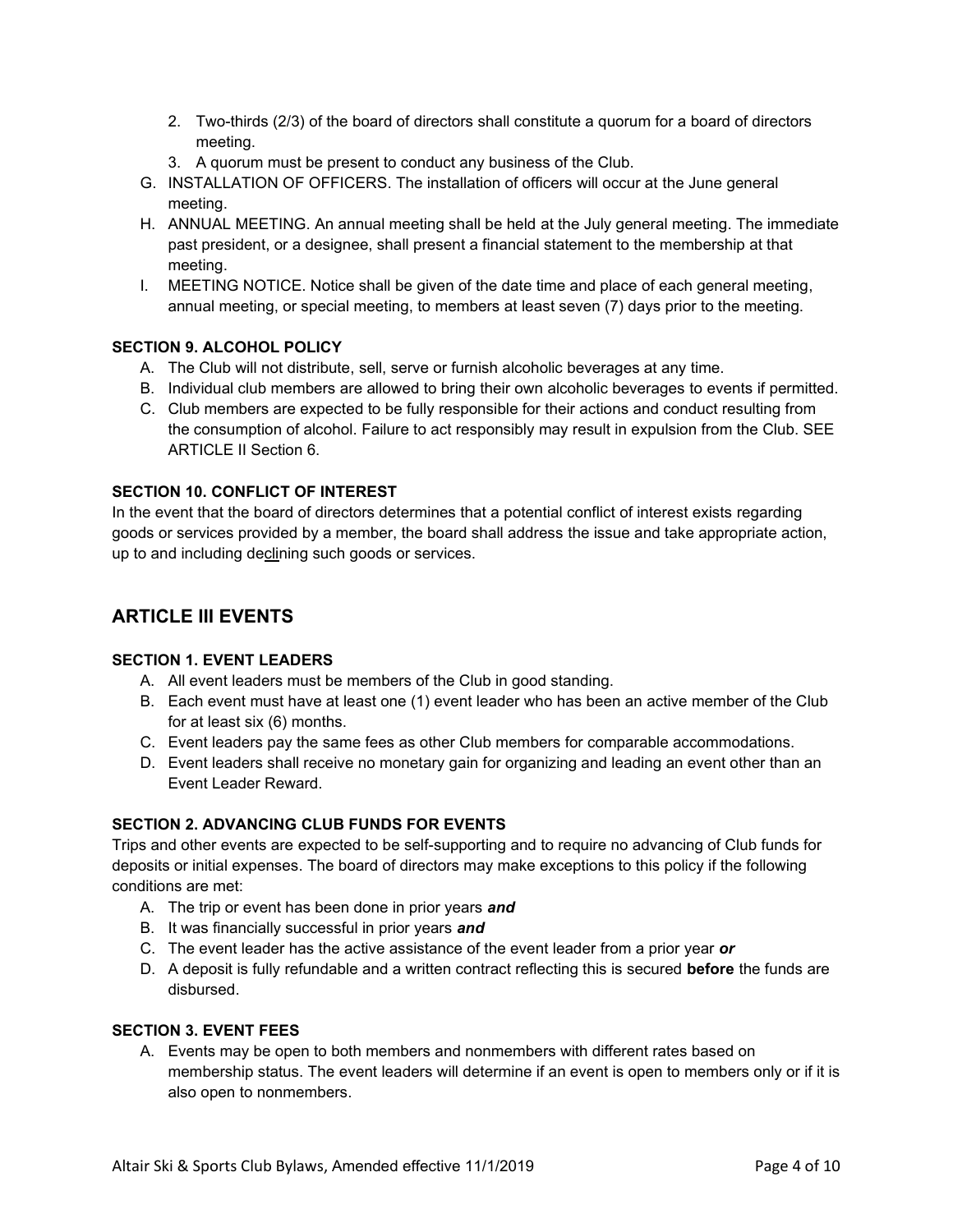- B. The event fees are based on membership status at the time of signup for an event or trip. To qualify for member pricing the attendee must be a member when signing up as well as on the date of the event. There are no refunds due to future changes of membership status.
- C. Members of the Far West Ski Association and the Northwest Ski club Council qualify for member pricing on Altair events.

# **ARTICLE IV BOARD OF DIRECTORS**

# **SECTION 1. OFFICERS**

The officers of the Club shall be president, vice president, secretary, treasurer, two (2) board members at large, and immediate past president. If the immediate past president declines, prior to the annual election, to serve as past president, this position shall be filled by an elected board member known as a senior board member. This person shall have served as an officer on a previous Altair board.

# **SECTION 2. QUALIFICATIONS**

- A. Must be at least twenty-one (21) years of age and a Club member in good standing.
- B. Must agree to the responsibilities of a board member as laid out in the bylaws, job descriptions, and other Club documentation.
- C. Must express willingness to volunteer time and effort to further the mission of the Club during their time in office.
- D. Shall not be related to any other board member by virtue of marital or familial status, or cohabitation.
- E. A candidate for an elected office in the Club must have been an active member for at least ONE (1) YEAR and agree to remain an active member during the term of office for which they are a candidate.

# **SECTION 3. NOMINATIONS AND ELECTIONS**

- A. NOMINATIONS. A nominating committee shall be approved by the board of directors at the January board meeting to select candidates for the following positions: president, vice president, secretary, treasurer, and two (2) board members at large. No member of the nominating committee may be a candidate for office in that election.
- B. NOMINATING A SENIOR BOARD MEMBER. If the current president does not wish to serve as past president in the coming year the nominating committee shall also recruit a candidate to serve as senior board member. If such notification is made after the election or the past president position becomes vacant without any notification, the incoming president shall, with the advice of the incoming board, appoint a member who has served on a previous Altair board to the vacant position.
- C. Nominations will be closed, and the slate of officers approved at the March board meeting.
- D. VOTING. Elections of officers of the Club shall be held at the April meeting. Ballots will be distributed to members after approval of the slate of officers at the March board meeting and may be submitted by mail, in person at the April general meeting, or submitted electronically by April 15<sup>th</sup>. Mail-in ballots will be accepted if postmarked by April 15<sup>th</sup>.
- E. TERM OF OFFICE. All officers shall be elected to serve for the term of one (1) year from June 1 to May 31. Each officer shall hold office until their successor is elected and qualified, unless the same becomes vacant by reason of the officer's death, resignation or removal.
- F. VACANCIES. Upon the occurrence of any vacancy, the president, with the approval a majority of the board of directors, will appoint a successor to serve for the remainder of the unexpired term.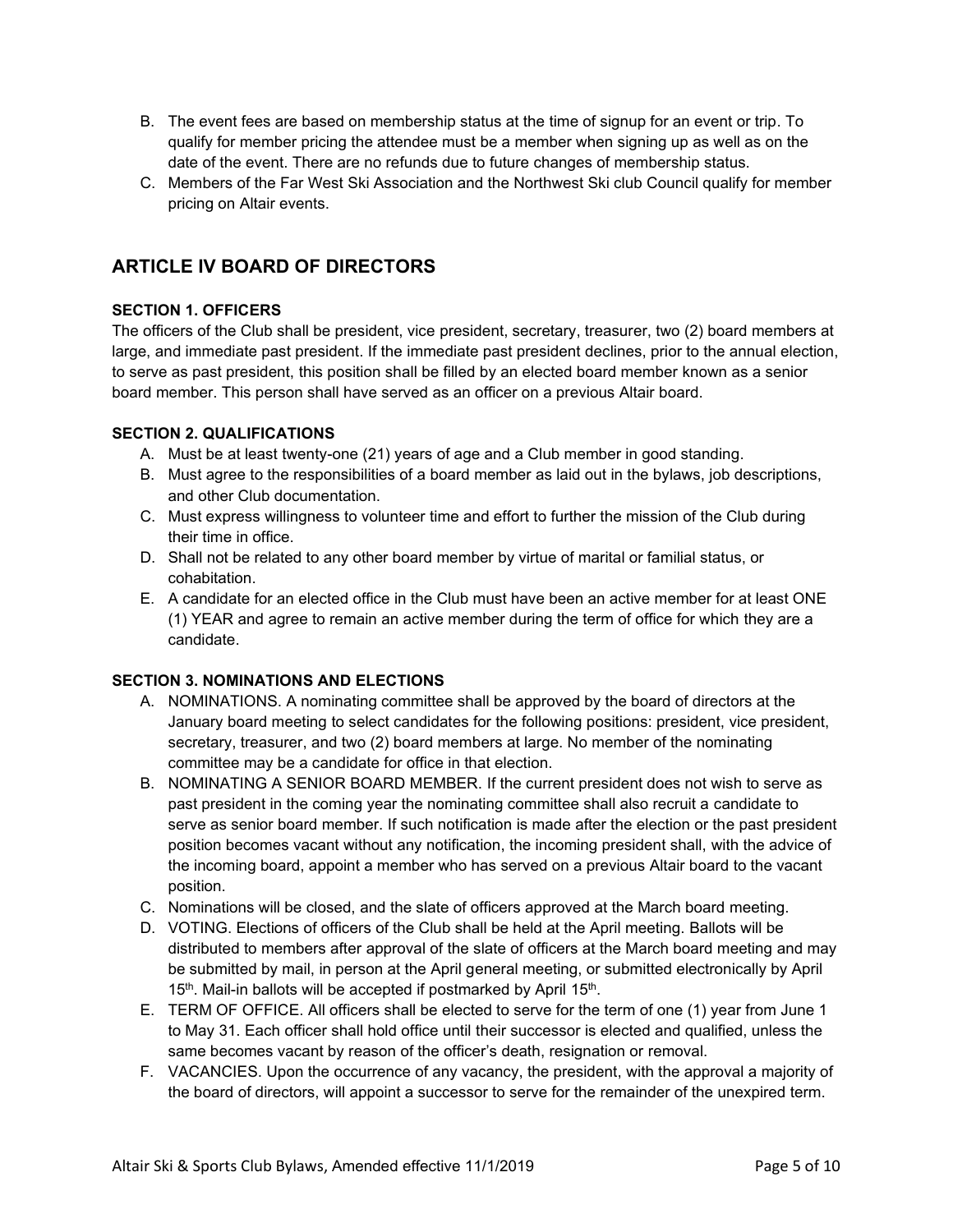# **SECTION 4. PRIMARY RESPONSIBILITIES OF ALL OFFICERS**

- A. Shall be knowledgeable of abide by, support, but not unilaterally change the Club's bylaws, rules, policies, procedures, and primary job responsibilities.
- B. Shall communicate with the President regularly on all pertinent matters concerning their duties and Club business.
- C. Shall communicate pertinent Club business with the Board of Directors on a regular and timely basis.
- D. Shall attend all scheduled Board Meetings and General Meetings.
- E. Shall help and support all other Board Members with their primary job responsibilities when necessary.
- F. Shall enforce the Club's Code of Conduct.
- G. All officers shall act in the best interest of the Club.
- H. May submit articles, flyers, and calendar of events pertaining to their activities to the Club's Newsletter Editor each month as appropriate.

### **PRESIDENT**

- A. Shall oversee, advise and help facilitate the orderly operation of the board of directors.
- B. Shall schedule and conduct all necessary board meetings and general membership meetings as necessary to assure timely completion of Club business and to assure communication between all Club Officers and directors.
- C. Shall solicit agenda items for the board meeting from the members prior to each board meeting.
- D. Shall assure that the Club's records and treasury are reviewed on a periodic basis.
- E. Shall assure that event coordinating, scheduling and Club budgeting is timely, accurate and in the best interests of the Club and its' financial integrity.
- F. Shall assure that all Club correspondence with other Clubs, businesses, organizations, etc., is handled in a timely manner.
- G. Shall assure that Club's bylaws, Rules, Policies, Procedures and Primary Responsibilities are updated as necessary and are made readily available to the board and general membership.
- H. Shall present a report of the Club's activities and a financial report for the previous year at the July annual meeting.
- I. Shall vote on board motions only in the event of a tie vote.
- J. Shall not make or second motions.
- K. Shall assure that the Club is represented at the annual Far West Ski Association convention and that the representative shall make a report on the convention at the next board meeting and general meeting.
- L. Shall make available to any member relevant financial records of the Club.
- M. See Article IV, Section 4. Primary Responsibilities of All Officers.

### **VICE PRESIDENT**

- A. Shall assume the duties of president in the event of the president's absence.
- B. Shall perform special duties as requested by the president.
- C. Shall arrange for general Meeting and board Meeting facilities.
- D. See Article IV, Section 4. Primary Responsibilities of All Officers.

### **SECRETARY**

- A. Shall take minutes at all Club board meetings and distribute to all board members for review prior to the next board meeting.
- B. Shall keep an accurate record of all Club contracts and furnish copies of these contracts to the treasurer and other board members as requested.
- C. Shall keep a current record of the bylaws, policies and procedures, and amendments thereto.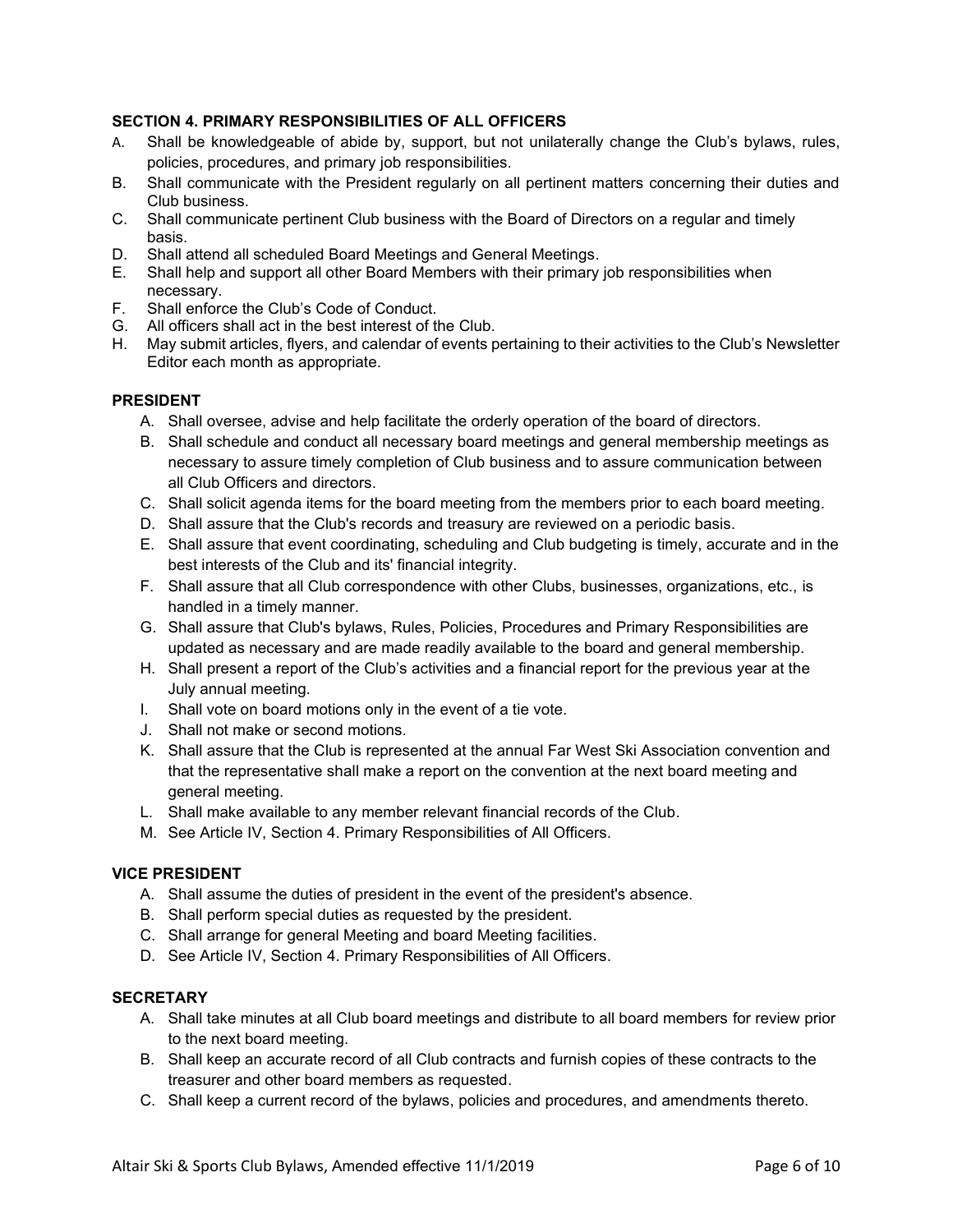- D. Shall prepare official correspondence of the Club.
- E. Shall provide a summary of board meeting minutes to the newsletter editor for inclusion in the subsequent newsletter.
- F. Shall, upon approval of the minutes by the board, make said minutes available to any member upon request.
- G. See Article IV, Section 4. Primary Responsibilities of All Officers.

# **TREASURER**

- A. Shall maintain an accurate account of the revenue, gifts, properties, and financial transactions of the Club, including disbursements, gains, losses, and surplus.
- B. Shall have the care, custody, and be responsible for all administrative and event funds of the Club and keep regular books of account for each fund.
- C. Shall deposit all funds and other valuable effects in the name of the Club in such depositories as designated by the board.
- D. Shall report the financial status of the Club at all board meetings and to make the records available for review upon request by any member of the board.
- E. Shall assist the board in preparing and approving an annual budget.
- F. Shall prepare an annual report for the annual meeting.
- G. Shall maintain and update an inventory of all Club property at fiscal year end and provide a report to the board.
- H. Shall make monthly reports to the board on the financial condition of the Club's treasury.
- I. Shall keep a separate account of all activities requiring Club funds and to provide a profit and loss statement for each activity.
- J. Shall assure that delinquent payments are collected.
- K. Shall make available to any Club member relevant financial records of the Club.
- L. See Article IV, Section 4. Primary Responsibilities of All Officers.

# **BOARD MEMBER AT LARGE – Two (2) elected positions**

- A. Shall provide raffle items and sell raffle tickets at each general meeting.
- B. Shall record winners of raffle items and Altair gift certificates on the appropriate forms and distribute copies to appropriate members.
- C. See Article IV, Section 4. Primary Responsibilities of All Officers.

# **PAST PRESIDENT**

- A. The retiring president shall become the past president in the succeeding year or years.
- B. Shall provide continuity and act in an advisory capacity to the board. See Article IV, Section 4. Primary Responsibilities of All Officers.

# **SENIOR BOARD MEMBER**

- A. This position will only be filled if the outgoing President chooses not to serve or is unable to serve as the immediate Past President at the end of their term of office.
- B. Eligible candidates must have served as an elected officer of the Club in the past.
- C. Their responsibility shall be to fulfill the duties of the Past President position.
- D. See Article IV Section 4. Duties of All Officers

# **SECTION 5. ELECTRONIC VOTING**

The Board may from time to time and for reasons of expediency decide an issue or approve an event by means of electronic (email) voting. Such decisions shall be confirmed at the next Board meeting, ratified, and entered into the minutes. If such a decision was not unanimous, a tally of Board Members voting to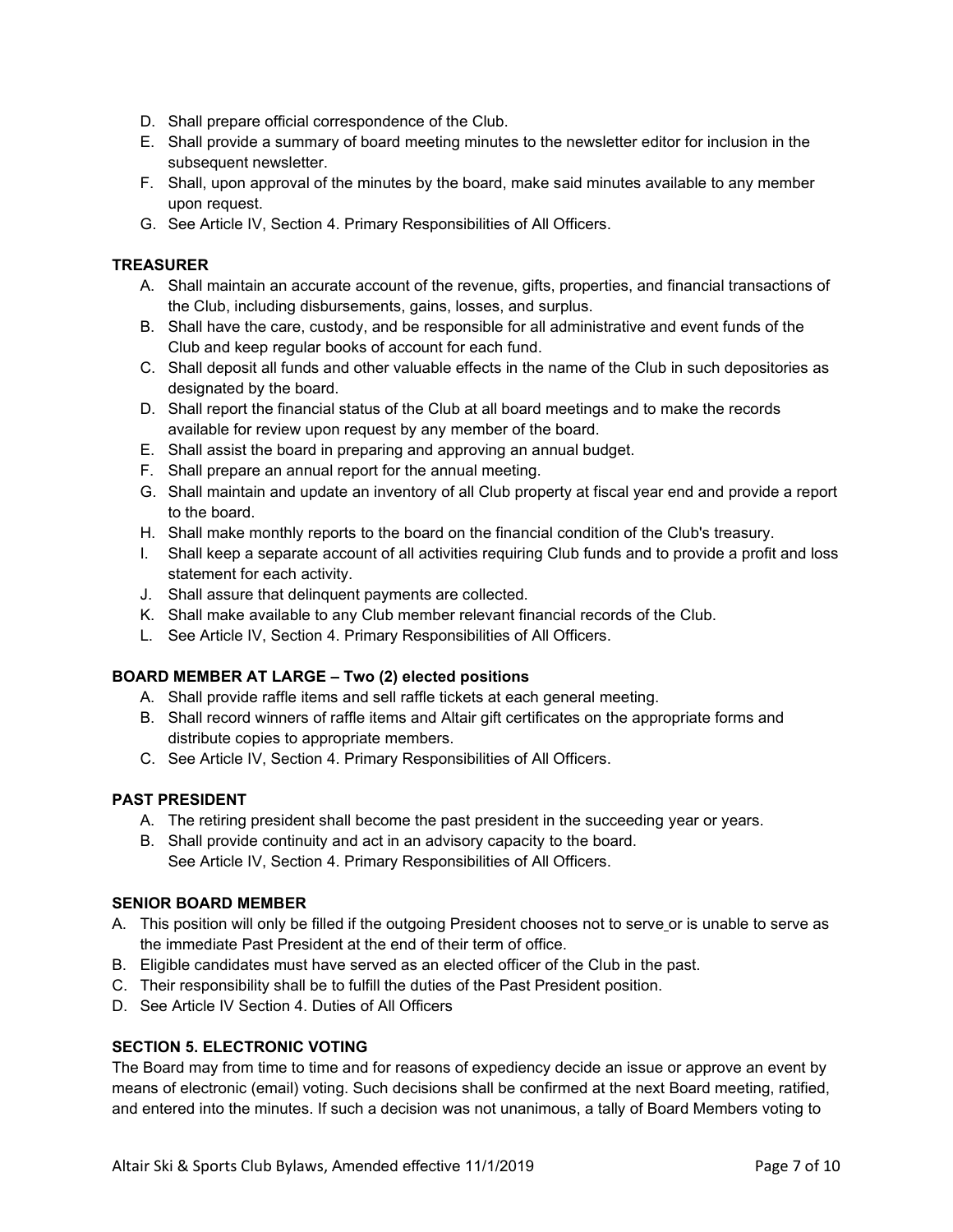approve or not to approve shall be entered into the minutes. If such a decision has been decided by a tiebreaking vote by the President, that shall also be recorded in the minutes.

A copy of all emails pertaining to the votes by email shall be printed and placed in the minutes and, if applicable, a copy will also be placed in the Event File. An incoming Board may ratify but not change or alter an electronic vote taken by an outgoing Board without due process. Due process in this instance means pertinent discussion, a motion being made and seconded, and a vote taken.

# **SECTION 6. REMOVAL OF A BOARD MEMBER**

- A. A board member may be removed by a motion from a board member after:
	- 1. Failure to attend two consecutive board meetings without giving proper notice, unless there are extenuating circumstances.
	- 2. For illegal activities, conduct unbecoming or conduct conflicting with the bylaws or the policies and procedures of the Club.
	- 3. For any act or conduct which by the decision of the board of directors is deemed injurious to the best interest of the Club
- B. Event leaders, hosts, overseers of an event, or a Club member who is witness to such act or conduct should submit a short written note to the board of directors stating the name of the offender, the event and time that it occurred, and a brief description of the behavior or incident that occurred.
- C. The board of directors, at an executive session, will decide the severity of the act or conduct. A written notice describing the act or conduct will then be sent to the officer explaining the board's action and containing either a warning, removal from office, and/or expulsion from the Club.
- D. An officer who has been accused of misconduct will have thirty (30) days after receiving a written notice to submit a letter explaining their version of the complaint, which will be reviewed at the next regular board meeting, in an executive session, for any further action. Notification of such action will be conveyed in writing to the officer.
- E. An officer may be removed from office by two-thirds (2/3) vote of the active members present at a regular membership meeting or a special meeting called for that purpose.

# **SECTION 7. RESIGNATION OF OFFICERS**

An officer may resign from office at any board meeting, general meeting, or special meeting, or at any time in writing to the board.

# **ARTICLE V APPOINTED POSITIONS**

### **SECTION 1. APPOINTED COORDINATOR POSITIONS.**

Appointed coordinator positions may be considered by the president to assist in Club management with the ratification of the board of directors.

### **SECTION 2. QUALIFICATIONS**

Any member may be appointed as a coordinator if they have been an active member for at least six (6) months immediately prior to their appointment.

### **SECTION 3. APPOINTMENT AND TERM OF OFFICE**

Appointed coordinators shall be nominated by the new president and ratified by the newly elected board and serve for the remainder of that fiscal term.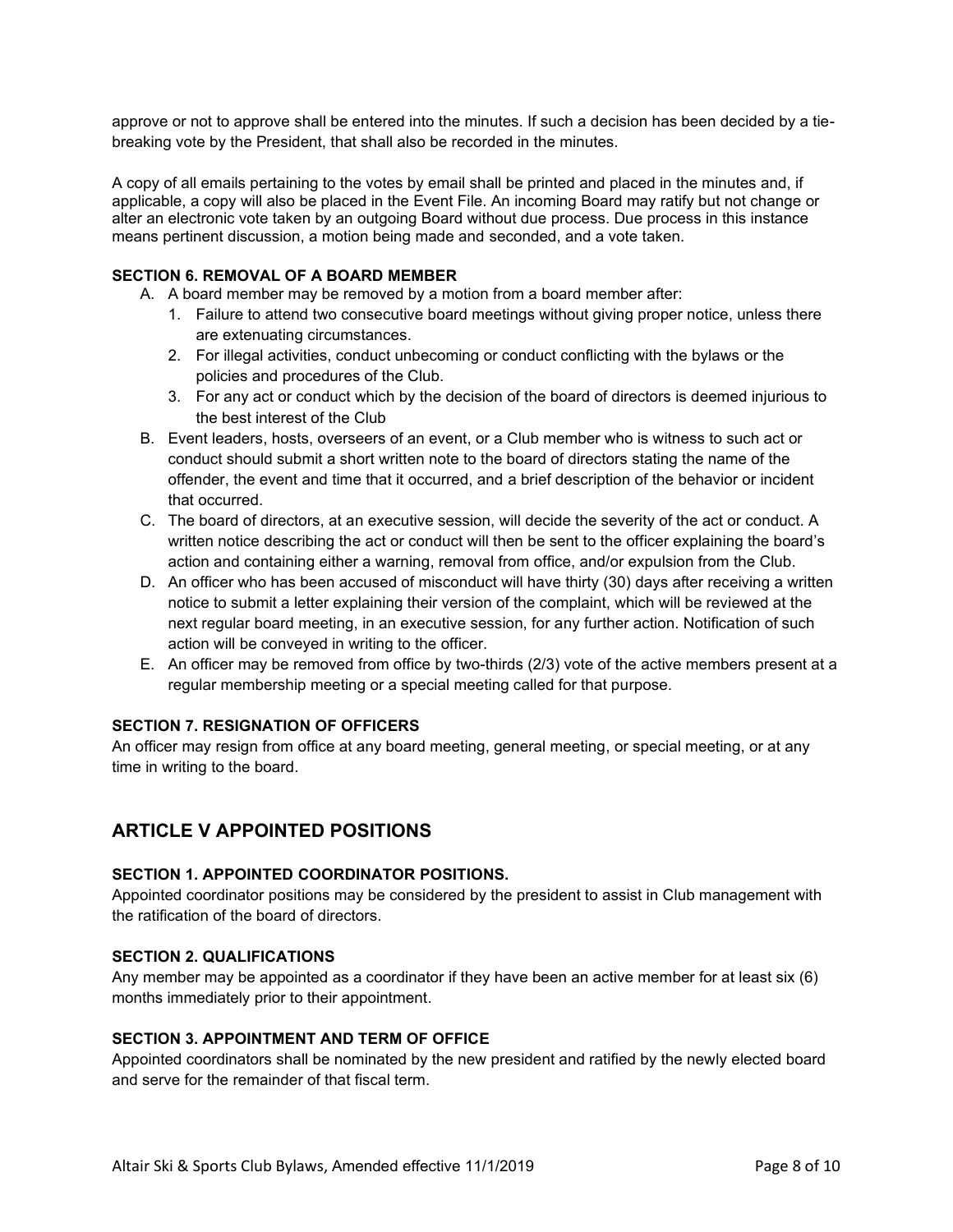## **SECTION 4. DUTIES OF COORDINATORS**

- A. The coordinators of this Club will be responsible for the successful accomplishment of all the activities required of the committee to which they are assigned.
- B. Shall be knowledgeable of, abide by and support the Club's bylaws, rules, policies, procedures, and primary job responsibilities.
- C. Shall communicate pertinent Club business with the with the President and Board of Directors on a regular and timely basis.
- D. Shall attend scheduled Board Meetings and General Meetings as appropriate.
- E. Shall submit articles, flyers, and calendar of events pertaining to their activities to the Club's Newsletter Editor each month as appropriate.

## **SECTION 5. VACANCY**

If a coordinator position becomes vacant because of death, resignation or removal, the president will nominate a successor, who shall be ratified by the board of directors, to serve for the remainder of the unexpired term.

## **SECTION 6. REMOVAL OF COORDINATORS**

A. A coordinator may be removed from their position for cause by two-thirds (2/3) vote of the board of directors.

### **SECTION 7. RESIGNATION OF COORDINATORS**

A coordinator may resign from their position at any board meeting, general meeting, or special meeting, or at any time in writing to the board.

# **ARTICLE VI BYLAWS**

### **SECTION 1. AMENDMENTS TO BYLAWS**

- A. These bylaws may be amended by affirmative vote of the members who are entitled to vote provided that notice of the proposed amendments shall have been given, in writing, to all members at least thirty (30) days prior to the vote and posted on the website.
- B. Amendments to the bylaws may be proposed by the Board of Directors to the general membership.
- C. Any Club member in good standing may propose changes to the bylaws by presenting the proposed changes to the board of directors in writing along with a written explanation of the reason for the changes.
- D. The board will then vote on the proposed change. A two-thirds (2/3) majority vote of the board will be required to present the changes to the membership for a vote.
- E. Amendments adopted, unless otherwise specified, shall be effective immediately and shall supersede the previous relevant section of the bylaws formerly held by the Club.
- F. Technical, spelling, and grammatical corrections may be made to the bylaws without a vote of the membership.

# **SECTION 2. INTERPRETATION OF BYLAWS**

In the event of misunderstanding or confusion arising from the interpretation of the Club bylaws, the purpose, intent and/or spirit of these bylaws shall not be circumvented.